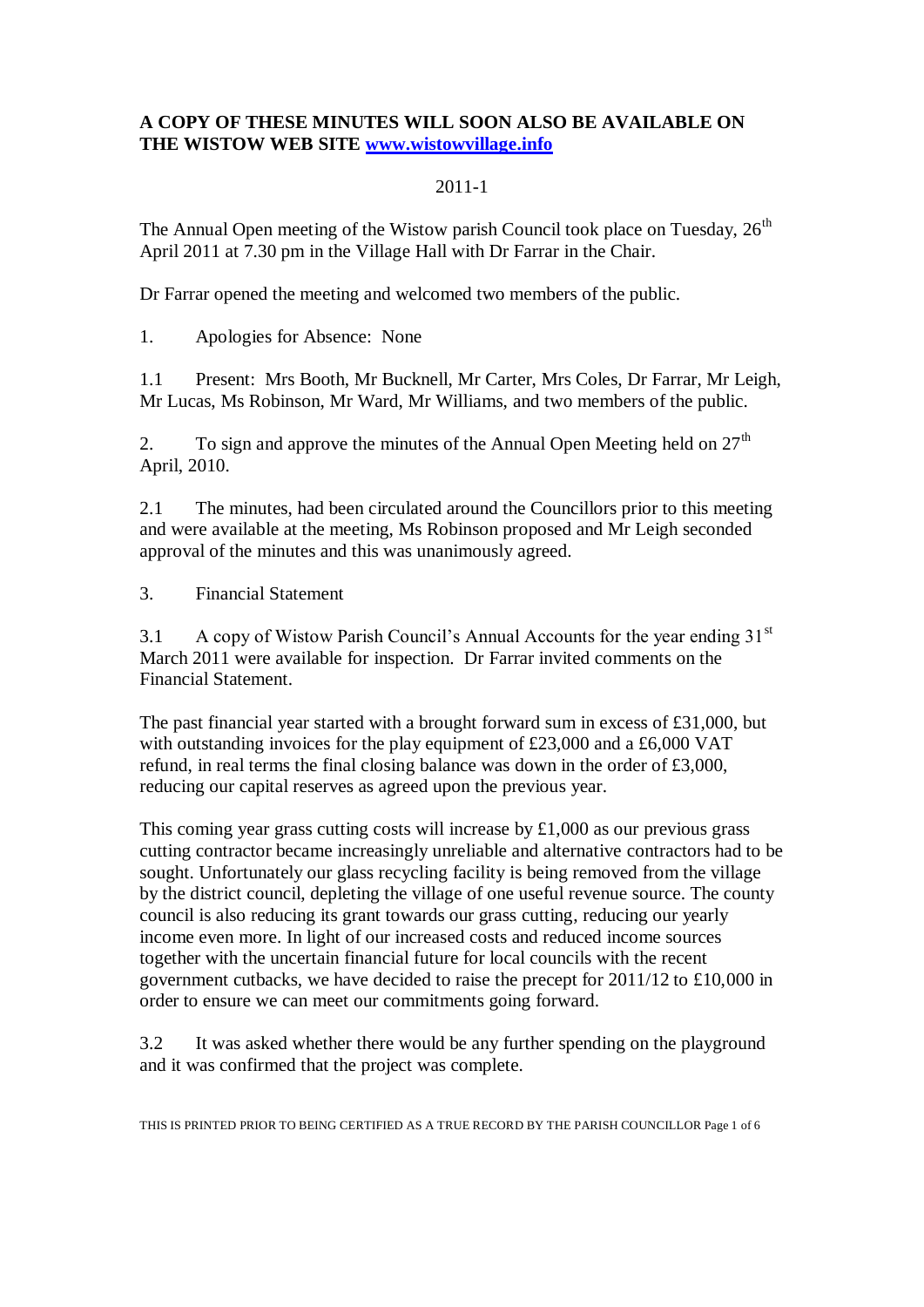4. Chairman"s Report

4.1 Last year the Precept had been set at £6,500 in order to use up funds being held, but the decision has been taken this year to increase the precept to £10,000 to ensure the village has enough funds to cover its future outgoings, in the event of the precept being capped. The present annual cost of running the village is approximately £10-11,000.

It is intended to review the Parish Plan during this year, but keeping costs to a minimum by taking on the work ourselves and presenting ideas and seeking input at village events.

The Bridge project is now in its final stages of completion with two issues outstanding: the give way sign is to be moved back by 5m and the standing water has yet to be resolved. Cambridgeshire County Council paid for the green between Manor Street and the Bridge to be reinstated following initial substandard landscaping.

The Playground project is now completely finished.

We have replaced a broken street light at the bottom of Oaklands Avenue in the past year and now due to recent council operational changes have to sign up to a new maintenance contract for our lights.

We have a new grass cutting contract with a local company following a raft of problems with our previous contractor, which has unfortunately led to an associated increase in our grass cutting costs.

4.2 Explanation of the situation with recycling was requested and Mr Bucknell explained that the glass bins would be removed and there was an opportunity to have an income from textile recycling. It was not the choice of the Parish Council but was policy district-wide.

4.3 With regard to the new grass cutting contractors, there were issues with the Graveyard where it was considered that they were not doing such a good job. The Clerk would liaise with them.

5. Playground Report

5.1 The playground project is now complete and has proved to be very successful. Along with the Playfunding grant of £30,000 for the installation of the equipment, other grants were secured to help with the cost of the improvements made to the entrance and pathway. The Parish Council had earmarked £5000 and were pleased to report that costs had been kept to £31,44.46 (Project final cost £35,755.46 less grant funding £32,611.00). The new equipment had been checked over by Leisure Logs, who installed it, and any teething problems ironed out. Routine maintenance is all that is now required. Wistow is fortunate to have such a good facility for its children.

THIS IS PRINTED PRIOR TO BEING CERTIFIED AS A TRUE RECORD BY THE PARISH COUNCILLORS Page 2 of 6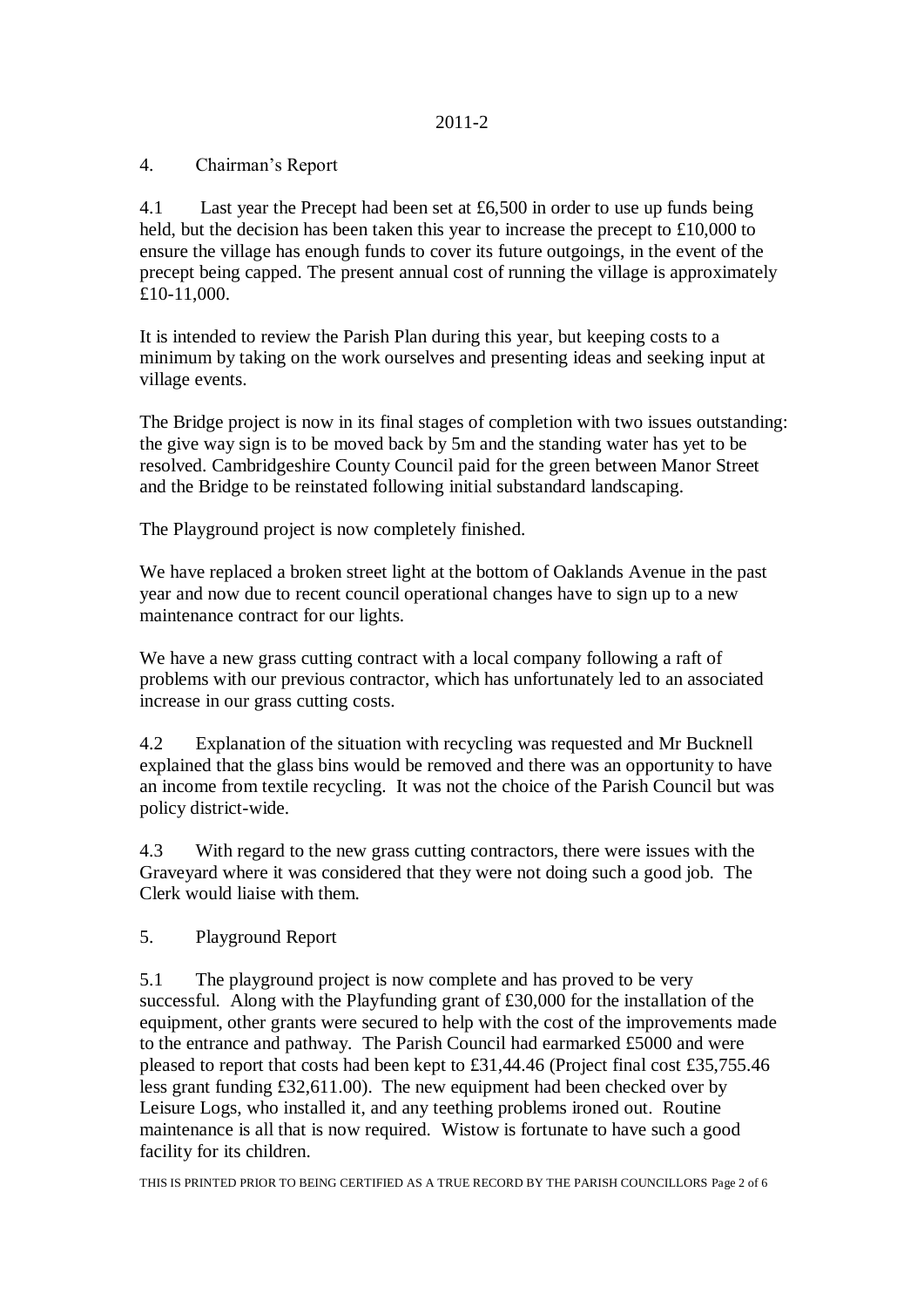5.2 A question was asked regarding maintenance of the new equipment and Mr Bucknell explained that the wood is expected to require treatment in 15 years but that to keep it in good order he would envisage some work in 10.

5.3 In response to a question regarding footballers as the bus stop, it was confirmed that the Parish Council were aware of the problem and had asked PCSO Jill Tiernan to speak with the boys. Mr Williams would be putting an article in the Warbler, making parents aware of the problems and the next step would be for PCSO Jill to take the boys home and speak with parents. The boys had been asked to come to a meeting to discuss what could be done to improve the playground but they had not so far, been to a meeting.

## 6. Allotment Report

6.1 Last year the hedge on the Raveley Road boundary with the allotments was substantially cut back as it had become very overgrown and had encroached the ditch and highway verge making maintenance difficult and restricting drainage. During this process the ditch was also cleared to allow free flowing drainage. While this operation cost more than a normal hedge cut, it was felt that the maintenance was essential and would help reduce future hedge maintenance costs as access would be much improved and only light trims should be required to maintain the hedge.

For the first time in many years, one allotment plot is actually being used as originally intended; being cultivated for domestic use as a vegetable plot by a villager.

Regarding the on-going discussions over the past years into the issue of contracts for the tenancy of the allotment plots, it has now been decided by this Parish Council to accept the status quo as any legal advice or action would undoubtedly prove to be extremely costly, with little obvious benefit to the village.

# 7. Traffic and Road Issues Report

7.1 Resolution has finally been reached regarding The Raveley road. After considerable consideration, discussion and consultation between Contractors, Cambridgeshire County Council and Parish Council it was acknowledged that the roads surface was unsatisfactory. The surface contained too much bitumen making it too slippery. The surface was stripped, recycled and re-laid. The final road surface while not ideal is within specification for a minor road. It is felt that the surface is now better qualify and safer for users. No further work will be carried out on this section of road as no further funds are available.

On-going general road repairs & maintenance have accrued around the village this year including the repair and reinstatement of the sunken section of pavement and curb on Bridge Street plus various pothole repairs. The "white line" requested outside the entrance to the play ground is scheduled and will be painted as and when the 'paint' team are in the local area.

THIS IS PRINTED PRIOR TO BEING CERTIFIED AS A TRUE RECORD BY THE PARISH COUNCILLORS Page 3 of 6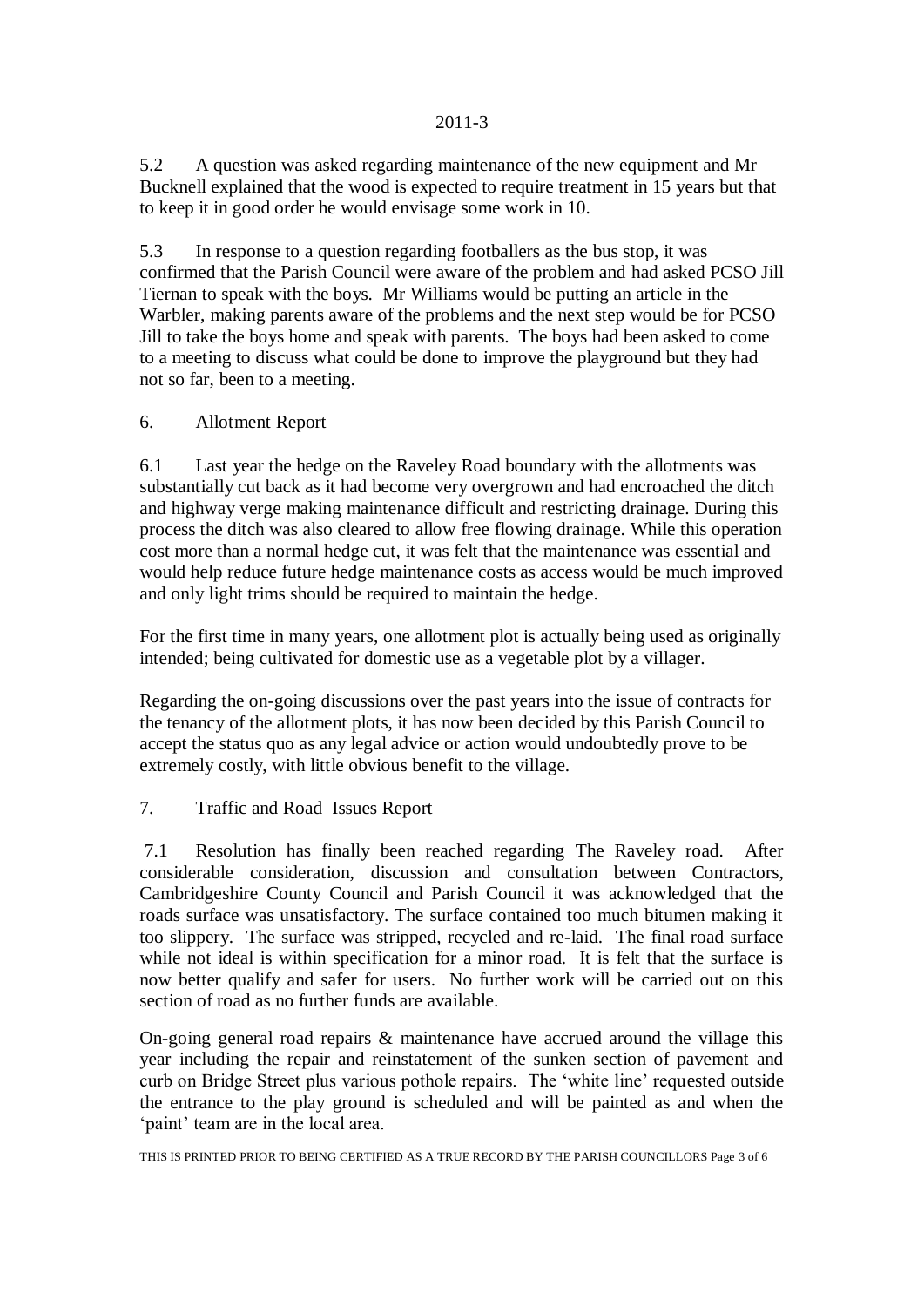Winter gritting routes have been confirmed by Cambridgeshire County Council and the hill out of the village will be treated, budgets and salt supplies permitting. Routes are prioritised and every effort will be made to keep Wistow linked with the B1040 (Warboys to Bury). Salt supplies in Wistow will be monitored and maintained.

It has recently been high-lighted that there has been an increase in the number of HGV vehicles passing through the village. The Parish Council have been in-touch with Cambridgeshire County Council Traffic Management Team expressing the villagers concerns. Currently a HGV Strategy Consultation is being carried out collating information to improve the countywide traffic flow of HGV vehicles. The new strategy will be reliant on Parish Councils carrying out surveys of volumes of traffic they have concern over. The results of the consultation are yet to be published and dependant on the outcome further guidance will be provided to local communities and Parish Councils.

There has been an on-going issue with the drainage of surface water under driveways on Harris Lane, with the involvement and discussion between The Environment Agency, Luminus, District and Parish Council. The situation is on-going and once the outcome is finalised a meeting with residents will be called.

7.2 There followed some discussion regarding HGVs using the village as a shortcut. This will need to be monitored, registration details obtained and then the driver can be reported. Mr Lucas pointed out that County have a Warden Scheme and the Clerk will look into it.

8. Countryside Report

8.1 The following issues have affected the footpath network in and around Wistow over the past year.

#### 1. Change to Wistow Public Footpath No.1

The Parish Council supported a Definitive Map Modification Order under s53 of the Wildlife and Countryside Act. This change joined the Footpath No.1 to the public highway at the intersection of Mill Road and Harris Lane. The Parish recommended the full existing width of the route between the boundaries of the adjacent properties.

#### 2. Investigation of Potential Circular Route – Option 1

The Parish Council investigated the possibility of opening up a route east from point 1175 on the Definitive Map to cross the stream and join with an existing permissive path. However, the advice received form the Rights of Way and Access Team at Cambridgeshire County Council indicated that the route had not been designated for public access and under "Wistow Inclosure Award". Describes as a "Private carriage Road and Drift Way" it was designated for use by nominated individuals specifically for gaining access to allotments. This does not rule it out as a possible route for public access but may make it more difficult to achieve. The parish intends to pursue this

THIS IS PRINTED PRIOR TO BEING CERTIFIED AS A TRUE RECORD BY THE PARISH COUNCILLORS Page 4 of 6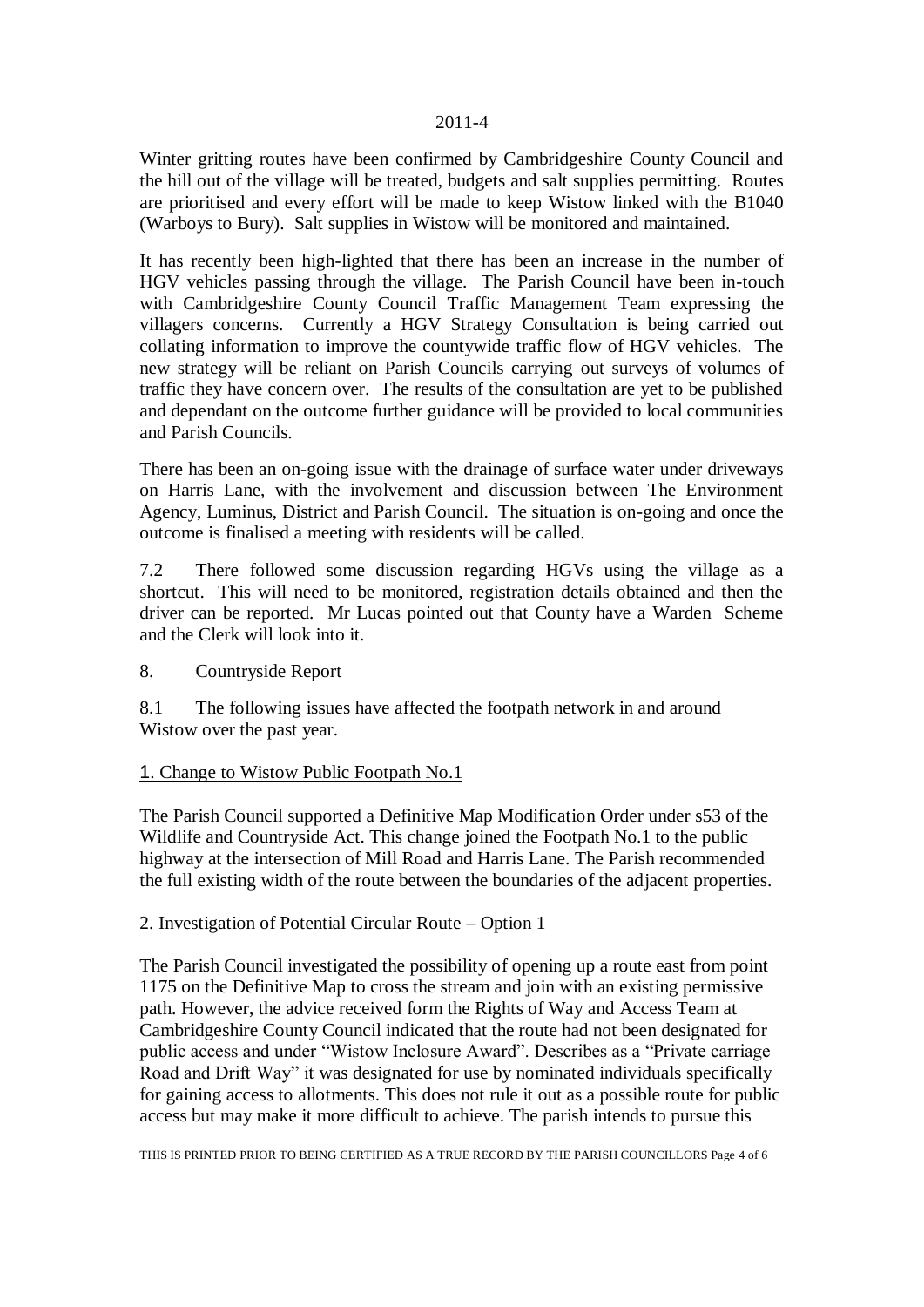issue in the forthcoming year by identifying if there are any unregistered public rights over this route.

# 3. Investigation of Potential Circular Route – Option 2

The Parish has begun to investigate the possibility of another circular route along the track running north from point 1175 to Bury. The proposed route would then follow the parish boundary to rejoin the existing footpath network at point 0896. The Rights of Way and Access Team have been consulted.

## 4. Parish Paths Partnership (P3)

The Parish Council is a member of P3. Membership has proved extremely valuable enabling access to advice and visibility of the kind of projects that we could run in the future. Unfortunately it was made clear at meetings this year that funding for projects at this time is extremely scarce.

8.2 Dog fouling is an ongoing issue but it was reported that it is especially bad on the area of green by the Bridge leading to the footpath. It was asked whether a bin could be put by the salt bin for the convenience of dog owners. The Clerk would contact HDC to find out if it was possible and the cost.

9. Village Hall Report

9.1 The Village Hall committee have had plans drawn up for hall improvements which they are currently working with the County Council to obtain planning permission for. Once this has been achieved they will embark on a series of fund raising ventures. They are also looking at any grants that are available.

The committee continue to work on village activities such as the Village Music Night, Sports Day and Cricket Day. The Toddler, Friends and Wistow WI groups amongst others continue to make active use of the hall.

#### 10. Bridge Report

10.1 In the winter of 2008/2009 the bridge in Wistow was subject to a series of vehicle collisions resulting in substantial damage. This necessitated inspection by County Council agencies who prepared a detailed dossier of information to dictate any rework and repair to the bridge. During this process it was found that the bridge no longer conformed to modern legislation regarding the strength of the structure.

The work on the bridge to bring it up to modern legislation is now complete and has required a one way system. Solar panelled speed warning has also been installed with clear 30mph signs also erected. Gates also mark a clear demarcation between the derestricted road and the village boundary.

Work has also been completed and funded by the Council to level and seed the area immediately adjacent the bridge and manor street. The give way sign still needs to

THIS IS PRINTED PRIOR TO BEING CERTIFIED AS A TRUE RECORD BY THE PARISH COUNCILLORS Page 5 of 6